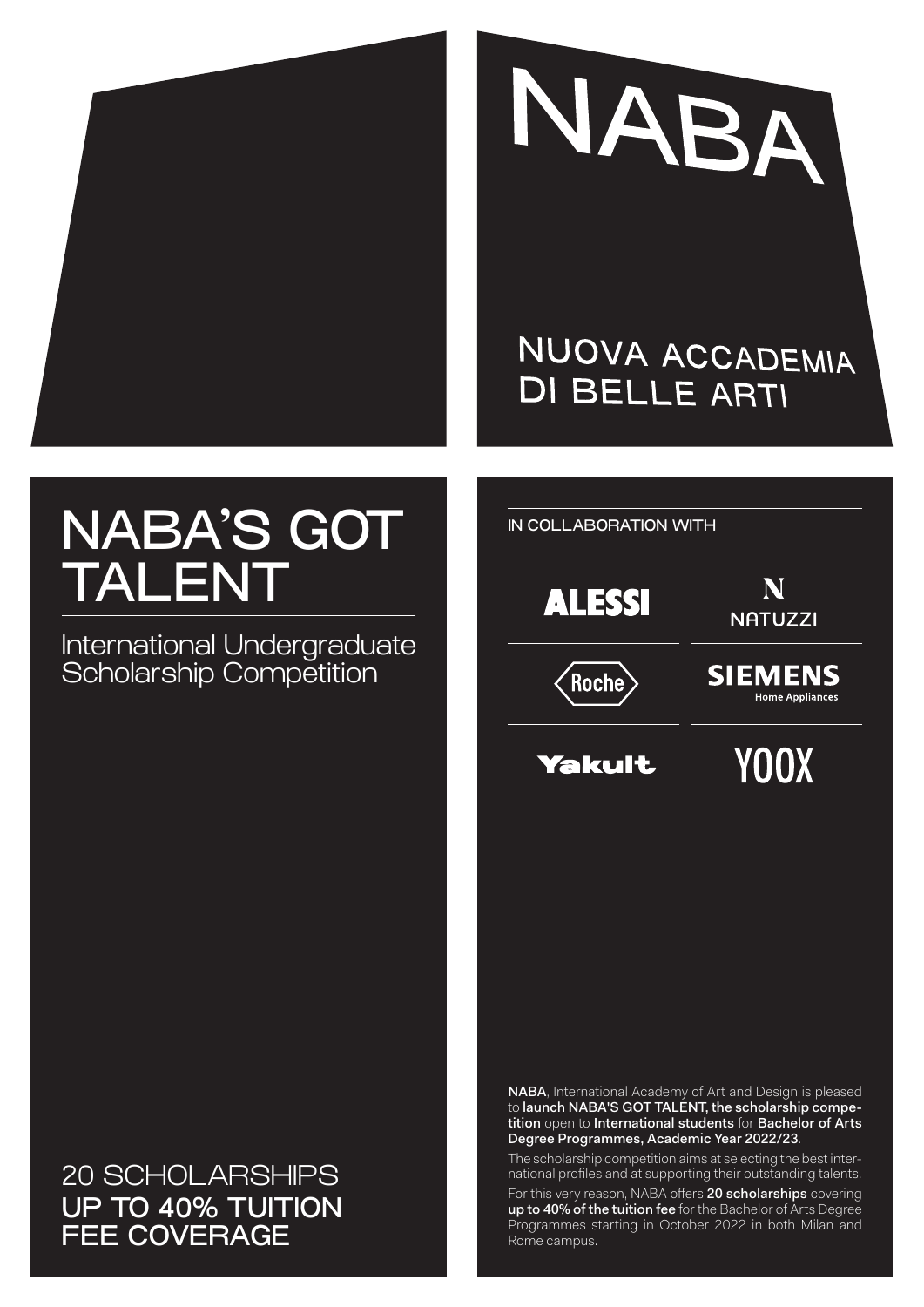#### **Selection**

Creativity is not an abstract exercise, on the contrary, it requires the ability to contextualise and elaborate information and look for new solutions with an open spirit capable of listening and interacting. NABA will award the scholarships following qualitative and commitment measures that the Admission Jury will assess by reviewing the portfolio of projects and the motivation letter (artistic statement) of the candidates.

Portfolios are reviewed taking into consideration: aesthetic awareness, composition, drawing, design, colour perception, spatial perception, quality of presentation, technique and originality.

Favorable consideration is given to strong 2D and 3D work that shows fully rendered pieces, excellent craftsmanship, attention to technique and original design.

All materials submitted should be clearly labeled with the applicant's name and contact information. Digital or internet based works can also be submitted.

Each candidate is allowed to submit one application selecting only one BA Programme and only one campus.

#### **Deliverables**

Candidates willing to participate must submit the following materials:

 $\rightarrow$  Artistic portfolio of projects and works  $\blacksquare$ 

→ Motivation letter <sup>2</sup>

→ NABA Three-year Bachelor of Arts Degree Application Forms 2022/23 for October Intake downloadable at the link https://bit.ly/3GaQm5Z

→ Copy of the high school diploma (if available), translated into English or Italian or School Attendance Certificate of the 12th year;

 $\rightarrow$  Copy of the high school academic transcripts, translated into English or Italian;

→ Valid Passport copy;

 $\rightarrow$  Competition application form which follows.

#### **Eligibility**

Candidates holding a valid higher Secondary School Diploma **4**, or about to get it within the Academic Year 2021/22 and with a knowledge of the Italian/English language (according to the medium of instruction of the programme) equal to a complete B1 Common European Framework of Reference for Languages (IELTS 5.0 or equivalent for English programmes).

#### **Prizes**

20 scholarships covering up to 40% of the full standard tuition fee (equal to 18.460 euro for October 2022 intake) valid for the Academic Year 2022/23.

#### **Jury**

The submitted applications will be selected and evaluated by leading Faculty of the chosen BA Programme and the Admission Jury.

#### **Deadlines**

Interested candidates shall upload the requested materials on the following URL competition.naba.it or submit via e-mail at competitions@naba.it indicating in the subject "NABA'S GOT TALENT 2022" by and not later than March 17<sup>th</sup>, 2022.

After submitting their applications, candidates will receive a confirmation e-mail within 48 hours. If candidates do not receive a confirmation, they should write to: int.info@naba.it

Final results will be communicated to participants via e-mail by March 24<sup>th</sup>, 2022

Winners are requested to accept the prize by sending an e-mail to admissions@naba.it as well as by paying the pre-enrollment fee of 3.000 euro, by and not later than March 31<sup>st</sup>, 2022. If no feedback is received by this date, the scholarship will be revoked.

#### General terms and conditions

 $\rightarrow$  The amount of the scholarship will be

discounted from the overall tuition fees equivalent to 18.460 euro (net of regional tax) for October 2022 Intake and will be deducted for every Academic Year from the last instalment of the Tuition Fees.

→ The scholarship is renewable for 2nd and 3<sup>rd</sup> year if specific academic criteria are met  $\overline{\mathbf{B}}$ 

 $\rightarrow$  NABA is entitled not to award the scholarship if the projects are deemed not to meet the suitable standards defined by the jury. The jury will judge at its own discretion and its decision is final.

→ Should the evaluation of two candidates result equivalent, NABA will choose the winner according to the Grade Point Average obtained during the high school (up until the moment when the application is presented).

→ Assigned scholarships that are not redeemed could be transferred to the next candidate in the ranking list.

 $\rightarrow$  The scholarships presented in this public announcement cannot be combined with other economic reductions offered by NABA, including DSU scholarship.

→ The scholarship will be no longer applicable in case the student: does not enrol to NABA within the deadline set out by the competition announcement; renounces to attend the programme or demands to be transferred to another Academy/University; incurs in more serious disciplinary penalties than written reprimand for infractions against NABA.

→ Awarded prizes cannot be deferred to future Academic Years and cannot be switched from Milan to Rome campus and vice versa.

 $\rightarrow$  Every moral or paternity right of all submitted works are property of the author.

→ The works sent to NABA will not be returned.

 $\rightarrow$  Rights related to exhibition, publication and broadcasting of winners' works belong both to the authors and to NABA (and the related organisation).

#### **Portfolio submission**

A portfolio of projects is the presentation of yourself, of your previous academic and/or professional and/or amateurial experiences. There's no need to include many projects rather a selection of your main works either academic or professional or amateurial that will let us understand your skills and potentials. Each portfolio will be assessed taking into account creativity, commitment, original ideas, layout, and technical skills. Guidelines to the preparation of the Artistic portfolio:

Personal information - name, surname, date and place of birth, nationality, address, e-mail address, telephone n°; → 5 to 10 projects - each project should be divided into separate folders (they can be drawings, illustrations, com-

puter graphic, photos, videos, etc.); → Each project should have a PDF description containing - title of the project, year of production, information if it is a project developed at school, on your own, etc.;

→ Digital formats - Photos, graphic projects, drawings,<br>sketches: PDF (including fonts), JPG or PNG 300 DPI;

→ Websites - complete folder including HTML, CSS, images SWF, other. If it is online: please provide us with the URL web; → Videos - MPEG4 or AVI;

→ Texts, researches or presentations - PDF.

#### **Motivation letter**

Please write an essay (max 500 words) elaborating the following questions:

In the next future:

- What job would you like to do after you graduate? Why did you choose NABA to achieve that?
- 
- → What are you favorite means of expression? → What or who inspires you?

 $\rightarrow$  How living and studying in Milano could positively influence your work?

**<sup>8</sup>** Application fee of 100,00 euro is waived for competition participants.

**4** The higher Secondary School Diploma:

 $\rightarrow$  Shall allow to enter a graduate programme which is comparable to the Italian BA Degree;

→ Shall be obtained at the end of a period of study of at least 12 years;

→ If a national test or final exam is necessary to enter a higher education institution in the student's country of origin, such test/exam is also mandatory for entering Italian BA programmes (Gao Kao and Yi Kao in China, ENEM in Brazil…).

NABA, Nuova Accademia di Belle Arti **Contacts:** Admissions office T +39 02 97372106 via C. Darwin 20, 20143 Milan via Ostiense 92, 00154 Rome

#### **Renewal for 2nd year:**

→ Achievement of at least 30 credits by the end of the 3rd exams session – Fall/September

Weighted average not lower than 27/30 by the end of the 3<sup>rd</sup> exams session - Fall/September

#### **Renewal for 3rd year:**

→ Achievement of at least 88 credits by the end of the 3rd exams session – Fall/September

Weighted average not lower than 27/30 by the end of the 3<sup>rd</sup> exams session - Fall/September In order to get the renewal of the Scholarship for the new

academic year (2<sup>nd</sup> and 3<sup>rd</sup>), the recipient should comply with NABA re-enrolment procedure and meet the requirements mentioned here above.

At the end of the third exam session (Fall/September), the Registration office will check whether the recipient meets the requirements to renew the Scholarship. Scholarship confirmation will be communicated to the student within October 31st.